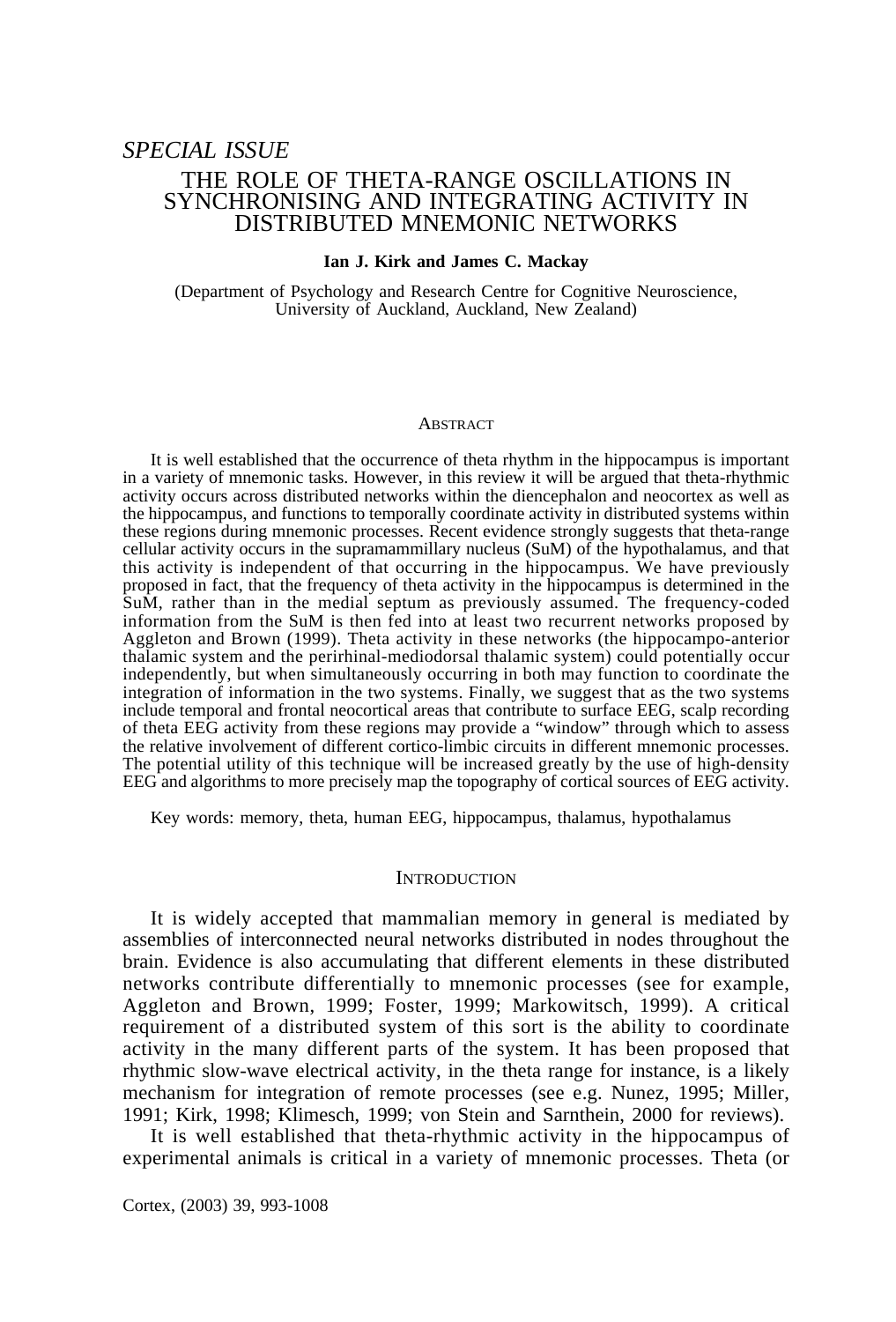theta-frequency cellular activity) has been recorded from, and is probably independently generated, in all subfields of the hippocampus and in the entorhinal and subicular cortices. However, theta generation in both the hippocampus and parahippocampal regions is dependent on phasic input from the medial septum (see Bland, 1986 and Stewart and Fox, 1990 for reviews). Lesions of, or procaine infusion into, the medial septum or fornix superior (afferent drive from, or through which is essential for hippocampal theta) has been repeatedly demonstrated to disrupt performance on mnemonic tasks (see O'Keefe and Nadel, 1978; Bland, 1986; Miller, 1991; Kirk, 1998; Gray and McNaughton, 2000, for reviews). Further, the frequency at which hippocampal theta occurs is regarded as critical for proper functioning of the hippocampal formation in these tasks (Vanderwolf et al., 1975; Klemm, 1976; Gray 1982; Bland 1986; Miller, 1991). For example, McNaughton and Morris (1987) found that systemic injection of an anxiolytic that reduces hippocampal theta frequency impairs performance in a spatial memory task (see Gray and McNaughton, 2000 for extensive review).

In general, representation of information in spatially organized neural networks requires temporal cooperation of elements within the network (Buzsaki and Chrobak, 1995; Gray, 1994; Singer, 1994). This cooperation may be achieved by rhythmic oscillations (such as theta) within a network (such as the hippocampus). Buzsáki and Chrobak (1995) propose that in the hippocampus, theta-rhythmic discharge of a network of inhibitory interneurons impose coordinated inhibitory oscillations on populations of principal cells. In such a scheme, information is represented by temporally contingent or phase-locked discharge of a subpopulation of an otherwise intermittently firing principal cell population. In support of this position Buzsáki (1996) suggests that during hippocampal theta activity the majority of principal cells (dentate granule and pyramidal cells) probably discharge at relatively low rates compared to those cells representing for instance, the animal's current spatial location (O'Keefe and Recce, 1993). In addition, it has been suggested that the strength of individual input variables may be represented by the time (or phase) relative to oscillation in the network at which cells discharge (Hopfield, 1995). Recent work showing that the phase (relative to theta) of discharge of place cells advances as the animal passes through a spatial field (phase precession) is consistent with these hypotheses (Jung and McNaughton, 1993; O'Keefe and Recce, 1993; Skaggs and McNaughton, 1996).

The above considerations of the role of theta rhythm in facilitating temporal cooperation amongst elements of a network are usually applied specifically to information flow through the hippocampus, and to and from its immediate efferent and afferent structures. One exception, is the work of Miller (1989, 1991) who proposes that there are differential conduction delays in reafferent loops between the hippocampus and a variety of neocortical loci. Different frequencies of theta enable the hippocampus to preferentially select, and entrain into resonant loops, these different neocortical loci. Correlated or phase locked activity may then result in strengthening of synapses in the selected loop by a Hebbian mechanism.

However, our recent animal work suggests that Miller's general hypothesis regarding the role of theta in hippocampo-cortical integration may be extended to include participation by hypothalamic and thalamic nuclei. Specifically, we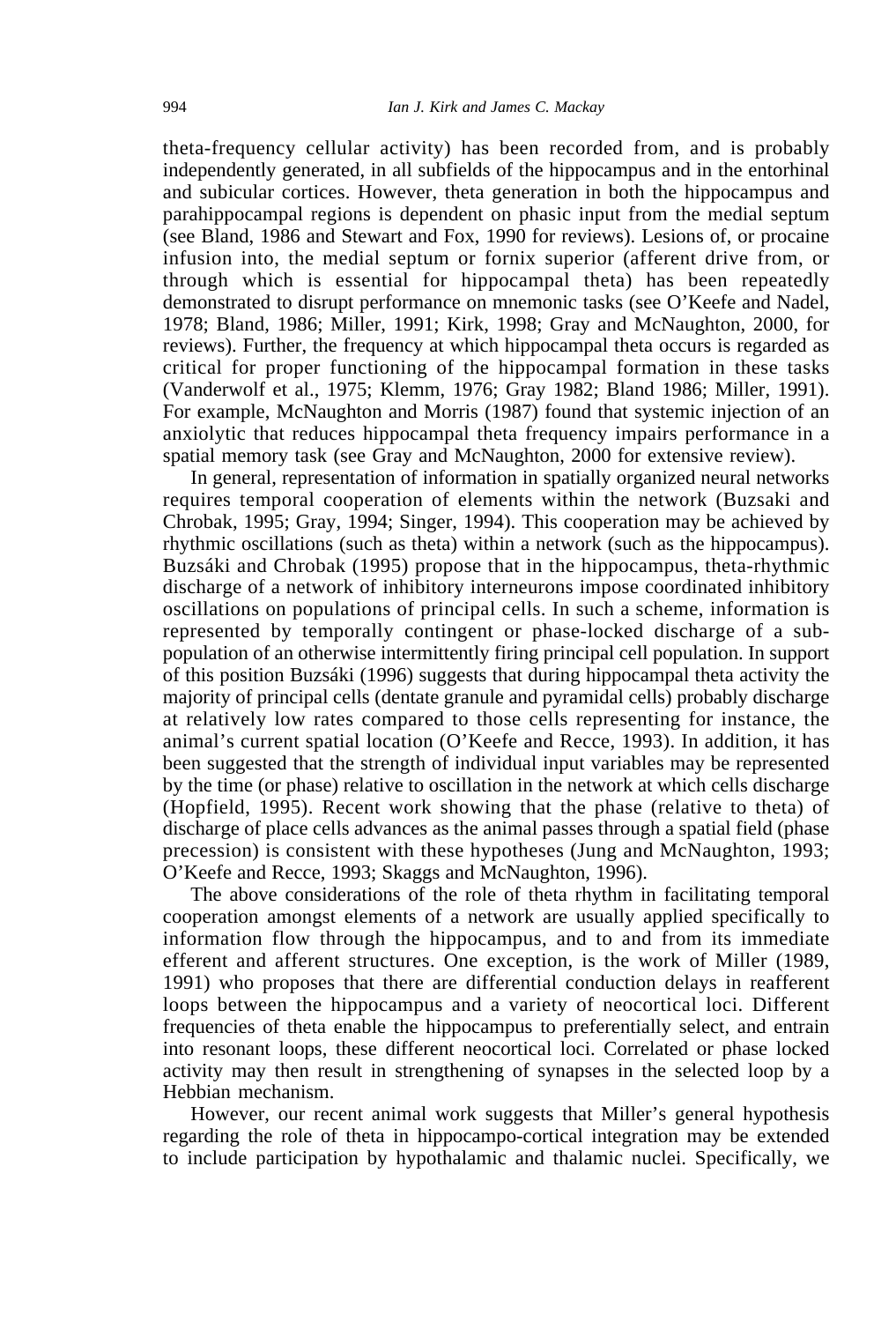argue that theta-modulated processing in the hippocampus may be integrated with theta activity in the frontal and temporal lobes of the neocortex via a series of recurrent loops involving the hippocampus itself, the mammillary bodies, and projections from the anterior thalamic nucleus to frontal (and/or cingulate) and temporal cortices (Kirk et al., 1997; see Kirk, 1998 for review). All of the above structures have been implicated in mnemonic processes (see e.g. Aggleton and Brown, 1999, for review). We will further suggest that it is possible that noninvasive neocortical recording of theta EEG activity from the scalp in humans may provide a "window" through which to gauge the integrity of limbic thetarelated processing. Thus, although activity from the hippocampus itself cannot be directly recorded from scalp electrodes, theta activity recorded over neocortical sites may reflect the influence of activity occurring in subcortical limbic structures such as the hippocampus.

# THE SUPRAMAMMILLARY NUCLEUS AND ASCENDING MODULATION OF HIPPOCAMPAL THETA FREQUENCY

In rodents, hippocampal theta rhythm can be observed over an almost two octave frequency range (4-12 Hz.), and although in humans, theta is defined as 4- 7Hz, this still represents a considerable frequency range. A range of frequencies would be expected if, as suggested above, a function of theta is to invoke resonant activity in, and thus select, a variable repertoire of reentrant loops. Further, it would be expected that as the frequency of theta is critical to information processing in the structures in which it occurs, considerable precision and specificity might be expected in its control. However, until recently it was thought that the frequency of theta was determined by the intensity of relatively undifferentiated tonic activity ascending from the reticular formation, reflecting for instance an animal's state of "arousal" (O'Keefe and Nadel, 1978; Gray, 1982). In this section, we will outline evidence that in fact, oscillatory or phasic neural activity in the supramammillary (SuM) region is, at least in some behavioural states, responsible for determining theta frequency in the hippocampus (though see Kirk, 1998 for extensive discussion of this issue). The implication is that "theta" can occur independently from the septo-hippocampal system and that frequency coding of theta at the level of SuM reflects a considerable degree of information processing at the level of the diencephalon.

As noted above, there is a large body of research that indicates that the occurrence of hippocampal theta, and the frequency at which it occurs, is critically dependent on afferents from the medial septum/vertical limb of the diagonal band of Broca complex (MS/vDBB). Lesions of the MS/vDBB abolish theta. Petsche et al. (1962) recorded from medial septal cells that discharged in rhythmic bursts at the frequency of ongoing theta. The total output of these cells is in phase with theta and each has a stable phase relationship with ongoing hippocampal theta. Further, stimulation of the MS at theta frequencies ("septal driving") drives theta at the frequency of stimulation (Stumpf, 1965; James et al., 1977). Collectively, this evidence has led to the idea that the MS/vDBB acts as a pacemaker for hippocampal theta (see Stewart and Fox, 1990 and Kirk, 1998 for reviews).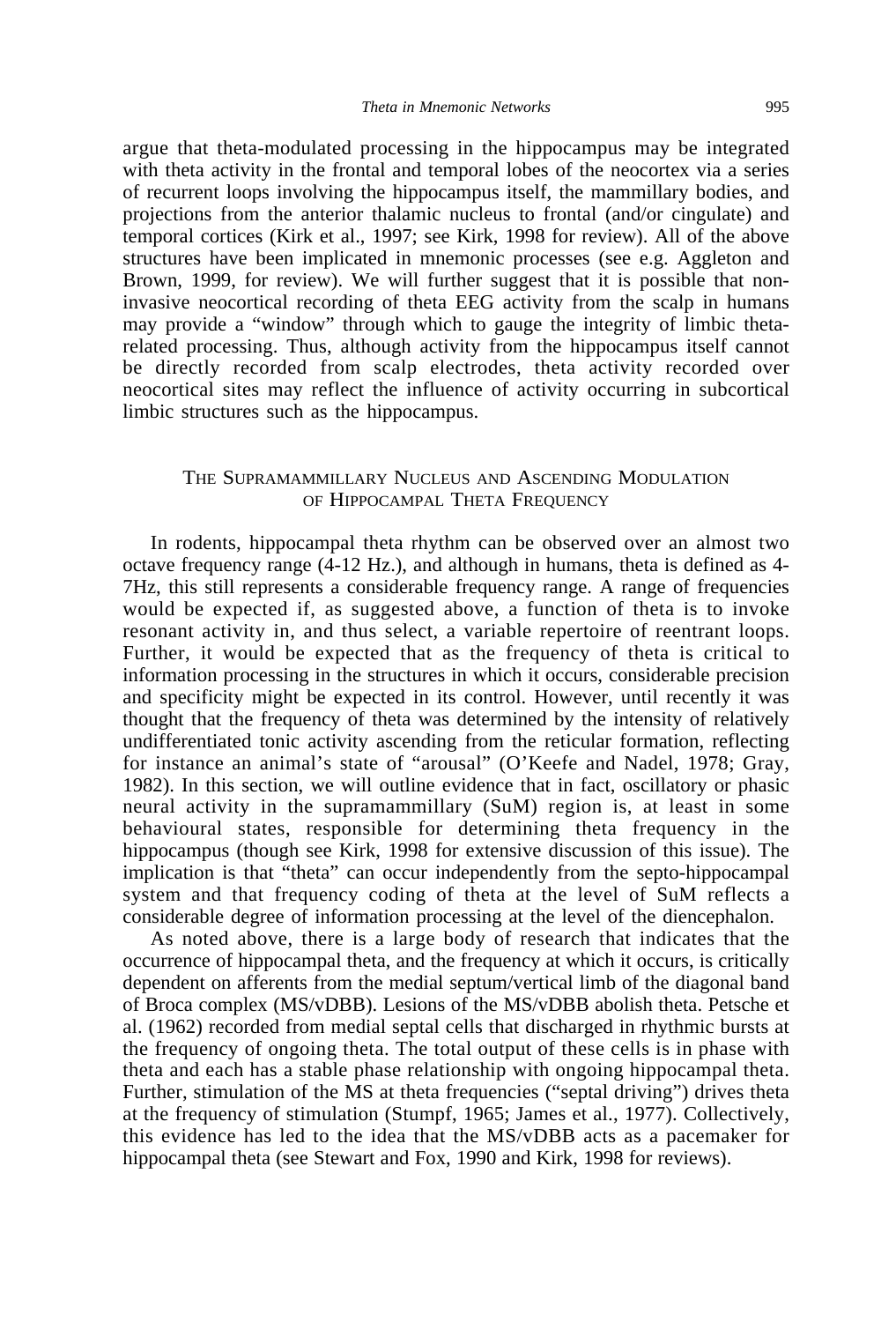What then determines the frequency of rhythmic bursts in the MS/vDBB? High frequency (100 Hz) stimulation in a number of midbrain sites has been found to be effective in eliciting theta (Vertes, 1982; 1986). Stimulation of the magnocellular reticular nucleus pontis oralis (RPO) has been shown to be particularly effective, and has been proposed to be the origin of the ascending "synchronizing" system involved in producing theta (Vertes, 1982, 1986). The frequency of septal cell bursting (Petsche et al., 1962, 1965) and that of hippocampal theta (Stumpf, 1965) elicited by high frequency reticular stimulation is proportional to the intensity of stimulation. Thus, the frequency of theta paced by the MS/vDBB is proportional to the tonic activation it was assumed to receive from inputs ascending directly from the reticular formation (Stumpf, 1965). Hence, it was argued that the MS/vDBB acts as an intensity/frequency transducer (Gray, 1982; O'Keefe and Nadel, 1978).

It was suggested that a likely mechanism underlying intensity/frequency transduction in the MS/vDBB was phasic recurrent inhibition (Klemm, 1976; Tombol and Petsche, 1969). However, it has been found that the application of GABA (A or B) agonists or antagonists in the septal area does not alter the bursting frequency of septal cells (Dutar et al., 1989; Lamour et al., 1984). In addition, septal administration of benzodiazepines (diazepam and CDP), that act at the benzodiazepine-GABA-chloride ionophore complex to enhance the effects of GABA, did not alter the frequency of reticularly-elicited theta in the urethane anaesthetized rat (Kirk and McNaughton, unpublished observations). This is in contrast to systemic administration of benzodiazepines in freely moving animals (McNaughton and Morris, 1987). Similarly, other neurotransmitters found in the MS/vDBB (5HT and ACh) do not appear to alter the frequency of septal cell bursting (Dutar et al., 1989). However, as noted, recent work suggests that the MS/vDBB receives information that is already frequency coded. That is, it receives phasic information in the ascending system, the frequency of which determines the frequency of septal bursting and that of hippocampal theta. The evidence outlined below suggests that the SuM is the site at which this could take place.

Initial impetus for investigations of the SuM came from studies by Vertes (1986; Vertes and Martin, 1988) who injected HRP into the medial septum and its principal ascending afferent fibre tract, the medial forebrain bundle (MFB). He found that, contrary to his expectations, retrograde labeling in the RPO was sparse. In contrast, there was substantial labeling in the SuM. Vertes argued that it is likely that RPO afferents synapsed in the SuM, and that SuM afferents are sent, via the MFB, to the MS/vDBB (Veazy et al., 1982; Vertes, 1992; Vertes and Martin, 1988). That is, the SuM acts as a relay in the ascending thetasynchronizing system. The suggestion that in addition the SuM is involved in the modulation of theta frequency was initially made by Kirk and McNaughton after the discovery of theta-rhythmic SuM cell activity that occurred independently of hippocampal theta (Kirk and McNaughton, 1991). Considerable support for this notion was provided by the results of our procaine mapping studies (Kirk and McNaughton, 1993). These studies will be briefly outlined here.

In procaine mapping studies in urethane anaesthetized (Kirk and McNaughton, 1993) and in unanaesthetized rats (McNaughton et al., 1996) we have shown that theta elicited by high frequency stimulation (100 Hz) in the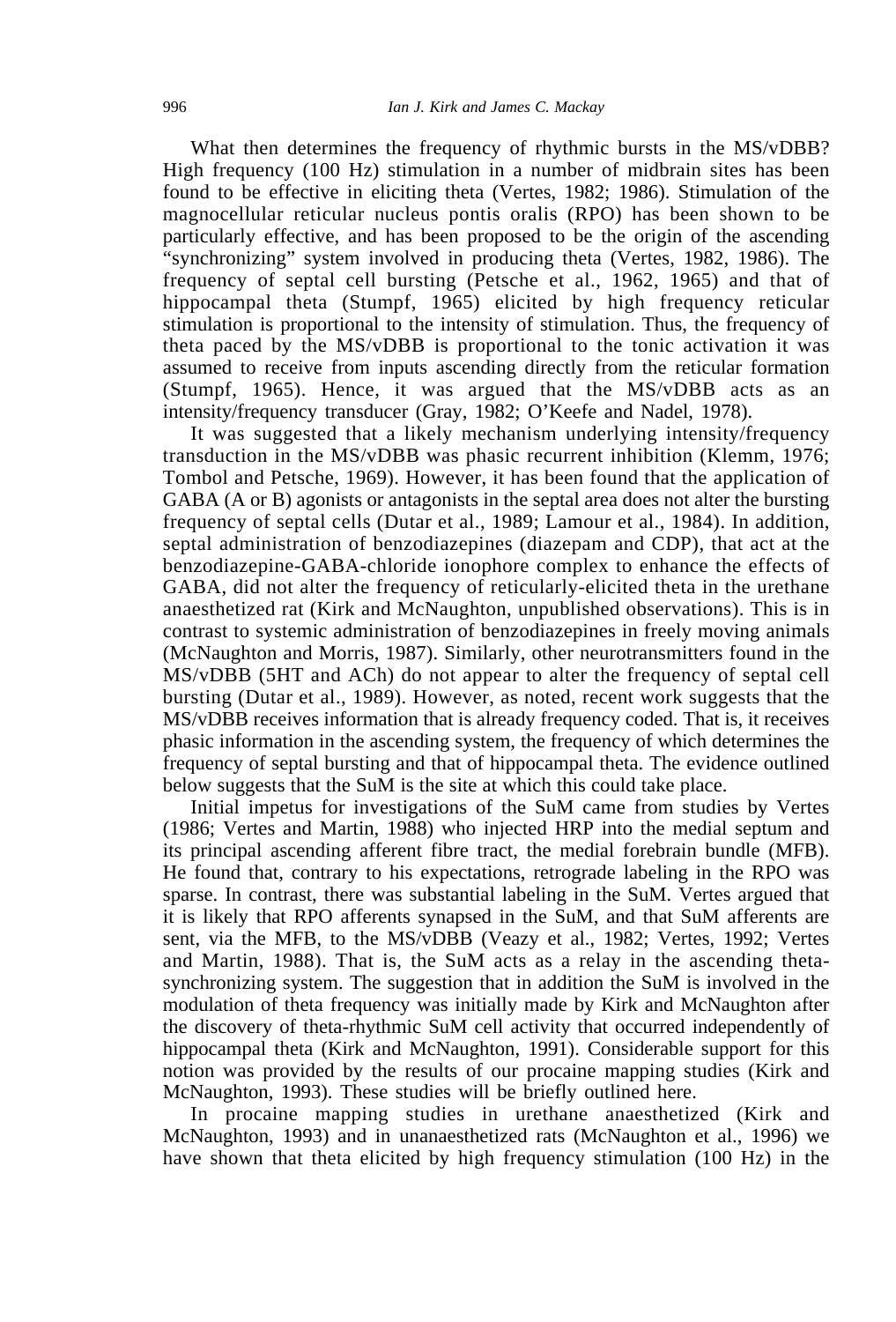RPO of urethane anaesthetized rats is differentially effected by procaine infused at different points in the ascending theta-synchronizing pathways. For example, infusions of procaine  $(0.5 \mu l; 20\%)$  caudal (or in afferents) to the SuM, but rostral to the RPO, reduced the frequency of reticularly-elicited theta. Infusions rostral to (or in efferents from) the SuM, up to and including the MS/vDBB reduced the amplitude of theta, but had no effect on frequency. Infusions into the SuM itself reduced both the frequency and amplitude of theta. On the basis of these results we proposed that the transduction of the intensity of reticular activation to the frequency of the resultant theta, takes place in the SuM region rather than in the MS/vDBB. The frequency coded (i.e. phasic) information is then fed, probably via the MFB, to the MS/vDBB.

That intensity/frequency transduction occurs in the SuM itself was given considerable support by our previous finding that multi-unit activity recorded from the SuM was rhythmic at the frequency of, and phase locked to, ongoing hippocampal theta (Kirk and McNaughton, 1991). Theta-rhythmic discharge in the SuM would certainly be expected if the SuM acts as an intensity/frequency transducer. Subsequent single-unit recording from the SuM confirmed the multiunit results in spontaneous (Bland et al., 1995; Kocsis and Vertes, 1994) or reticularly-elicited theta states (Kirk et al., 1996). Further, rhythmic multi- (Kirk, 1997), and single-unit (Kirk et al., 1996) activity in the SuM survived septal procaine infusion that abolished hippocampal theta. Theta-rhythmic SuM discharge (elicited by RPO carbachol) also persisted after bilateral transections rostral to the SuM (Kirk et al., 1996). These data add further support for the idea that generation of theta can occur in the SuM independently of that in the septo-hippocampal system and that the predominant direction of rhythmic influence during theta ascends from the SuM to the septo-hippocampal system rather than vice versa (see Figure 1A). However, it should be noted, there is also evidence for descending influences to the SuM during theta and other hippocampal EEG states (Kirk and McNaughton, 1991; Kirk, 1997, 1998).

It should be noted that although ascending input from the SuM influences the frequency of hippocampal theta, it is probably not necessary for the occurrence of theta *per se*. Septal isolation reduces the rhythmical bursting of septal cells to approximately 3-4 Hz. (Brazhnik and Vinogradova, 1986; Vinogradova et al., 1980), but does not abolish it. It is probable therefore, that at least a proportion of septal bursting cells are intrinsically autorhythmic, but without ascending input, fire at a low rate and in insufficient numbers to induce rhythmical activity in the hippocampus. In a recent computer simulation, Denham and Borisyuk (2000) found that oscillation in septo-hippocampal circuitry is stable and at a constant frequency across a wide range of parameters in the absence of external frequency modulation. However, in the intact rat it is possible that an appropriate (non-phasic) input results in septal cell bursting being expressed as hippocampal theta, possibly via a process of intraseptal recruitment (Brazhnik and Vinogradova, 1986). Under reticular stimulation, ascending phasic input, coded in the SuM, may predominate and entrain septal bursting to a higher frequency. There is evidence from other systems (Ayers and Selverston, 1977) and computer models (Rinzel and Ermentrout, 1989) that auto-oscillators may be entrained in this way. As mentioned above, low frequency stimulation of the septum can drive hippocampal theta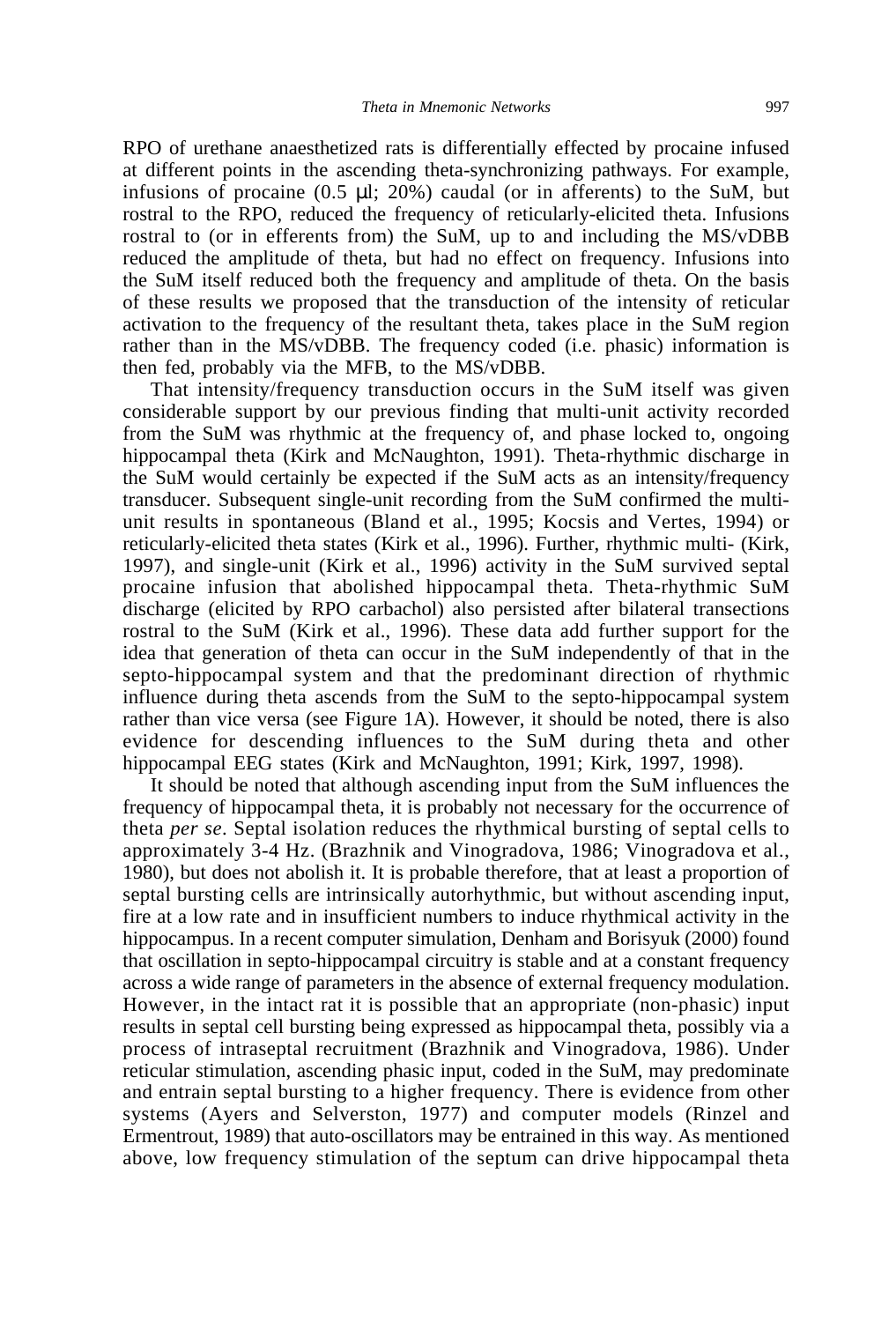

Fig. 1 – *Schematics of the pathways involved in A. ascending theta modulation and B. recurrent theta networks described in text. Abreviations: ctx – cortex, MD – mediodorsal thalamus, SuM – supramammillary nucleus, post. cing. – posterior cingulate, med. mam. bodies – medial mamillary bodies*.

(James et al., 1977; Stumpf, 1965). It can also entrain septal bursting cells to the stimulation frequency (Brazhnik et al., 1985; Brazhnik and Vinogradova, 1986). This has been taken as evidence for the septal pacemaker hypothesis (though see Stewart and Fox, 1990). However, these data, and the fact that low frequency stimulation of the MFB also entrains septal bursting cells (Brazhnik and Vinogradova, 1988), are also consistent with the present hypothesis that the MS/vDBB receives frequency-coded information during hippocampal theta.

On a similar note, whereas procaine infused into the SuM has been shown to attenuate the amplitude and frequency of reticularly-elicited hippocampal theta in urethane anesthetized (Kirk and McNaughton, 1993; Thinshmidt et al., 1995) and freely moving rats (McNaughton et al., 1996), lesions of the SuM did not obviously affect spontaneously-occurring theta in the unanaesthetized animal (Thinshmidt et al., 1995). It should be noted that in this particular study (Thinshmidt et al., 1995), the theta in question was low frequecy and of a limited range. Nevertheless, it seems likely, that as suggested above, rhythmical activity in the SuM is required for modulation of theta frequency but is not necessary for the expression of theta *per se*. Further, it has been demonstrated that lesions of the RPO produced little obvious change in hippocampal theta in freely moving animals (Farris and Sainsbury, 1990). Hence, it is possible that the SuM is only involved in the modulation of theta frequency when in receipt of high levels of activation from the RPO that may normally only occur in particular behavioural states (Vertes, 1982; 1986) or during RPO stimulation. Input from the posterior hypothalamus (see below) may be particularly important for the expression of theta generally. However, a variety of other pathways may also be involved. For example, cells of the pedunculopontine tegmentum (PPT) also project directly to the MS/vDBB (Woolf and Butcher, 1986), and stimulation of (Vertes, 1982), or infusion of carbachol into (Vertes et al., 1993)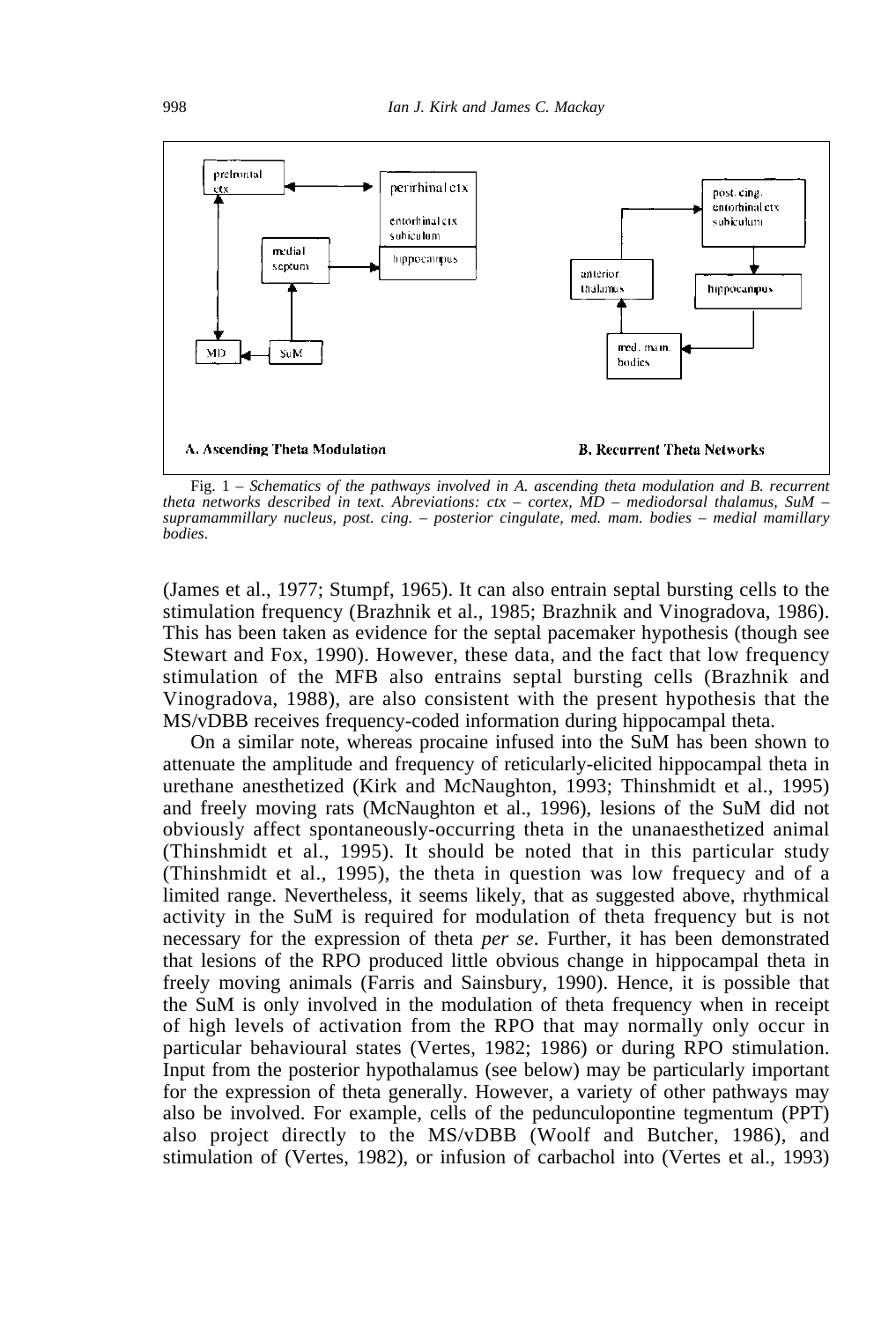the PPT has been shown to effectively elicit theta. There is recent evidence that a number of divergent projections from the PPT (in addition to that to the MS/vDBB) may cooperate in the gating of theta (Swain and McNaughton, 1996). It should also be noted that although SuM procaine (or CDP) infusion reduces the frequency of reticularly-elicited theta in freely moving rats, the reduction is much less pronounced than in urethane anaesthetized rats. It is likely therefore that, in the freely moving animal, frequency-modulating mechanisms other than those in the SuM are active. Vertes (1982, 1986) describes three ascending synchronizing systems that appear to take distinct paths through the caudal diencephalon. Additional transducers (other than the SuM) or relays (other than the PH, see below) are therefore a distinct possibility (see discussion in McNaughton et al., 1996).

# THETA ACTIVITY IN MAMMILLARY NUCLEI, ANTERIOR THALAMIC COMPLEX, AND REENTRANT LIMBIC CIRCUITRY

As with those in the SuM, neurons in the mammillary nuclei have also been shown to discharge rhythmically at theta frequencies (Bland et al., 1995; Kirk et al., 1996; Kocsis and Vertes, 1994; Mignard et al, 1987), and repetitive bursts have been recorded *in vitro* from the medial (MM), or lateral (LM) mammillary nucleus (Alonso and Llinas, 1992; Llinas and Alonso, 1992). As with hippocampal theta, this activity in the mammillary nuclei may subserve their proposed role in memory in general (Mair et al., 1979), and in spatial memory in particular (Sziklas and Petrides, 1993; Sziklas et al., 1996).

In contrast to theta-related SuM cells, the discharge properties of MM thetaphasic cells are considerably affected by septal procaine infusion (Kirk et al., 1996). The discharge of MM phasic cells became non-rhythmic during RPO stimulation after septal procaine. Also, their discharge rates were severely attenuated immediately subsequent to septal procaine infusion. Thus, it appears that MM cell discharge *per se*, and rhythmic discharge in particular is dependent on input descending from the septo-hippocampal system. Results of partial coherence analysis also suggested that rhythmical, theta-related MM discharge (but not that of SuM) is driven by descending inputs originating in the hippocampal formation (Kocsis and Vertes, 1994). The MM is likely to receive descending input originating in the hippocampus and relayed via the subiculum or lateral septum (Allen and Hopkins, 1989; Swanson and Cowan, 1977;1979).

Based on the known projections of the MB it has been proposed that the MM relays theta-frequency information to the anterior thalamic nuclei (AT; Llinas and Alonso, 1992; Alonso and Llinas, 1992). The AT may then relay theta activity back to the hippocampus (via connections to the subicular, retrosplenial posterior cingulate) and entorhinal areas (van Groen and Wyss, 1995). Hence, theta-frequency neuronal activity maybe transmitted around a circuit originally described by Papez (1937).

If theta is present throughout the nuclei of Papez loop, then theta-rhythmic neuronal activity would be expected in the AT (particularly in those nuclei in receipt of projections from the MM (i.e. anteroventral (AV), anteromedial (AM)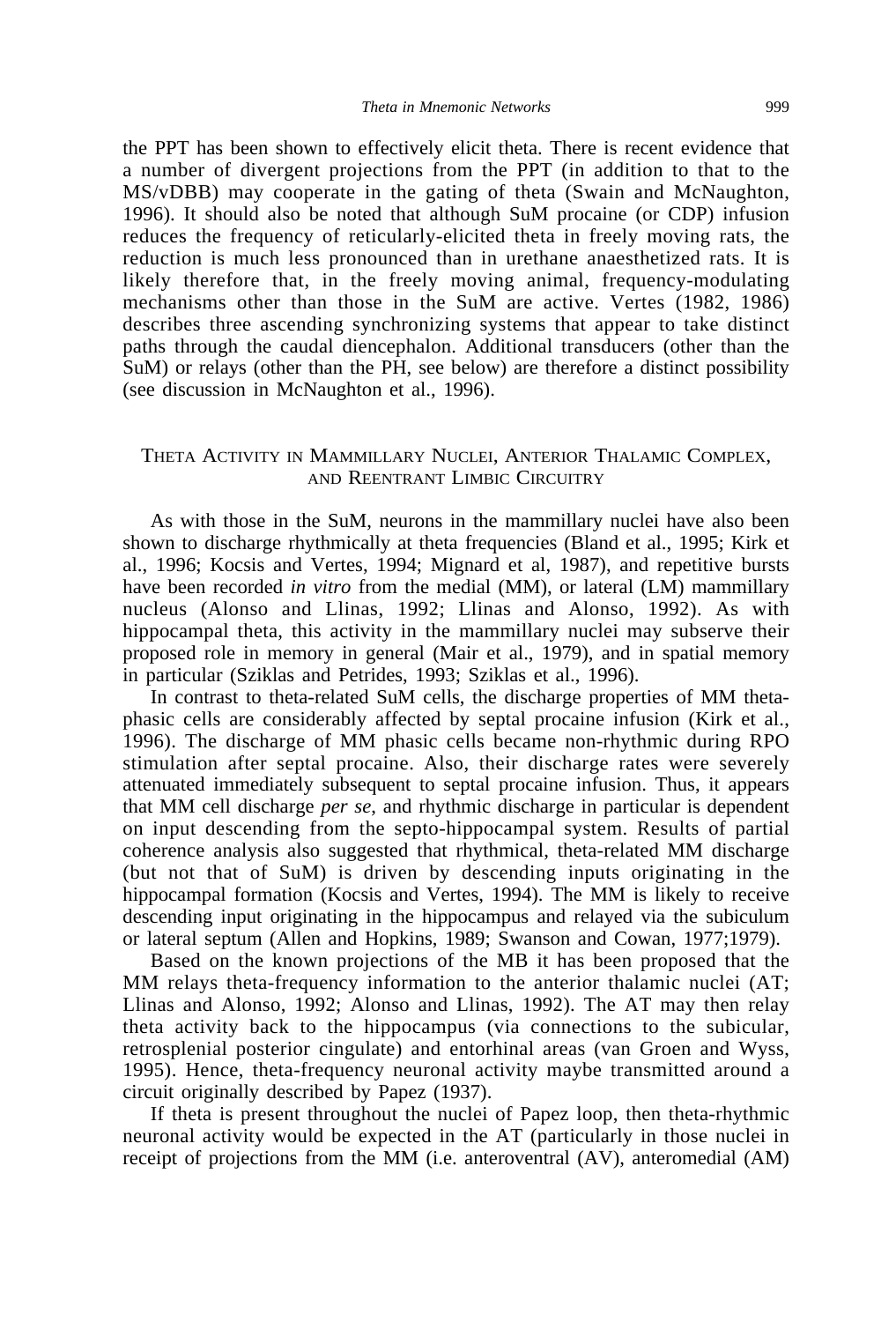and anterodorsal (AD) nuclei) during hippocampal theta EEG. To test this we recorded hippocampal field EEG (in theta and non-theta (Large-amplitude irregular activity (LIA) hippocampal EEG activity) from the stratum moleculare of the hippocampus of urethane anaesthetized rats while recording unit activity in nuclei of the AT (Kirk et al., 1998; Kirk, submitted). Clear theta-rhythmic unit activity, coherent (0.4-0.7) with the hippocampal theta field EEG was found in the AV, AM and AD nuclei of the anterior thalamic complex. Overall, these findings are consistent with the proposal that theta-frequency activity is relayed from the septo-hippocampal system, via the MM to anterior thalamic nuclei. The AV and AM and AD may then transmit theta-modulated activity back to parahippocampal structures, and hence back to the hippocampus itself (see Figure 1B).

Based on an extensive review of the literature, Aggleton and Brown (1999) have recently proposed that the hippocampal-anterior thalamic axis as described above is the neural substrate responsible for the encoding and subsequent recall of episodic memory or (in animals) allocentric spatial memory. The fact that coherent theta activity is found in all nodes of this recurrent circuit lends support to this contention, at least to the extent that temporally coordinated neural activity in the system suggests that integrated information processing may be taking place. Consistant with at least the spatial component of this proposal, "head direction" cells have been recorded in the AD (Blair et al., 1997; Taube, 1995) and subiculum (Goodridge and Taube, 1997), while "place cells" are recorded in the hippocampus (see Muller et al., 1996; O'Keefe and Recce, 1993 for reviews). Sensory systems converging on the anterior thalamus may be responsible for the modulation of "head direction" cells that have been found there. AT projections to the subicular complex may tune head direction cells there and this directional information is presumably integrated into the place code in the hippocampus. Consistant with these proposals, spatial working memory is shown to be impaired after lesions of the MB (Sziklas and Petrides, 1993), anterior thalamus (Aggleton and Brown, 1999; Byatt and Dalrymple-Alford, 1996), or subicular complex (Taube et al., 1992). Further, Vann et al. (2000) have shown increases in activation (as indexed by Fos protein expression) in the subicular complex and in AD, AV and AM.

It should be noted here that Parmeggiani et al. (1974) and Gray (1982) have also previously suggested a role for theta in the anterior thalamus in the control of hippocampal output and timing of information flow around Papez circuit. It has recently been suggested that (Lisman and Idiart, 1995) that activity patterns associated with multiple "memories" may be stored in a neural network in gamma (e.g. 40Hz) oscillations "nested" in theta-frequency oscillations similar to those recorded in the hippocampus. In this model, each memory is stored as distributed discharge in a different high frequency (40Hz) subcycle of the low frequency hippocampal oscillation. Memory patterns repeat on each low frequency cycle allowing serial processing and tuning on the memory by reentrant processes (see also Edelman, 1993). Papez circuit may represent one such reentrant loop, possibly involved with integrating or comparing ascending afferent information at the level of the MB and at the level of AT with a descending representation of information currently stored in the hippocampalparahippocampal network.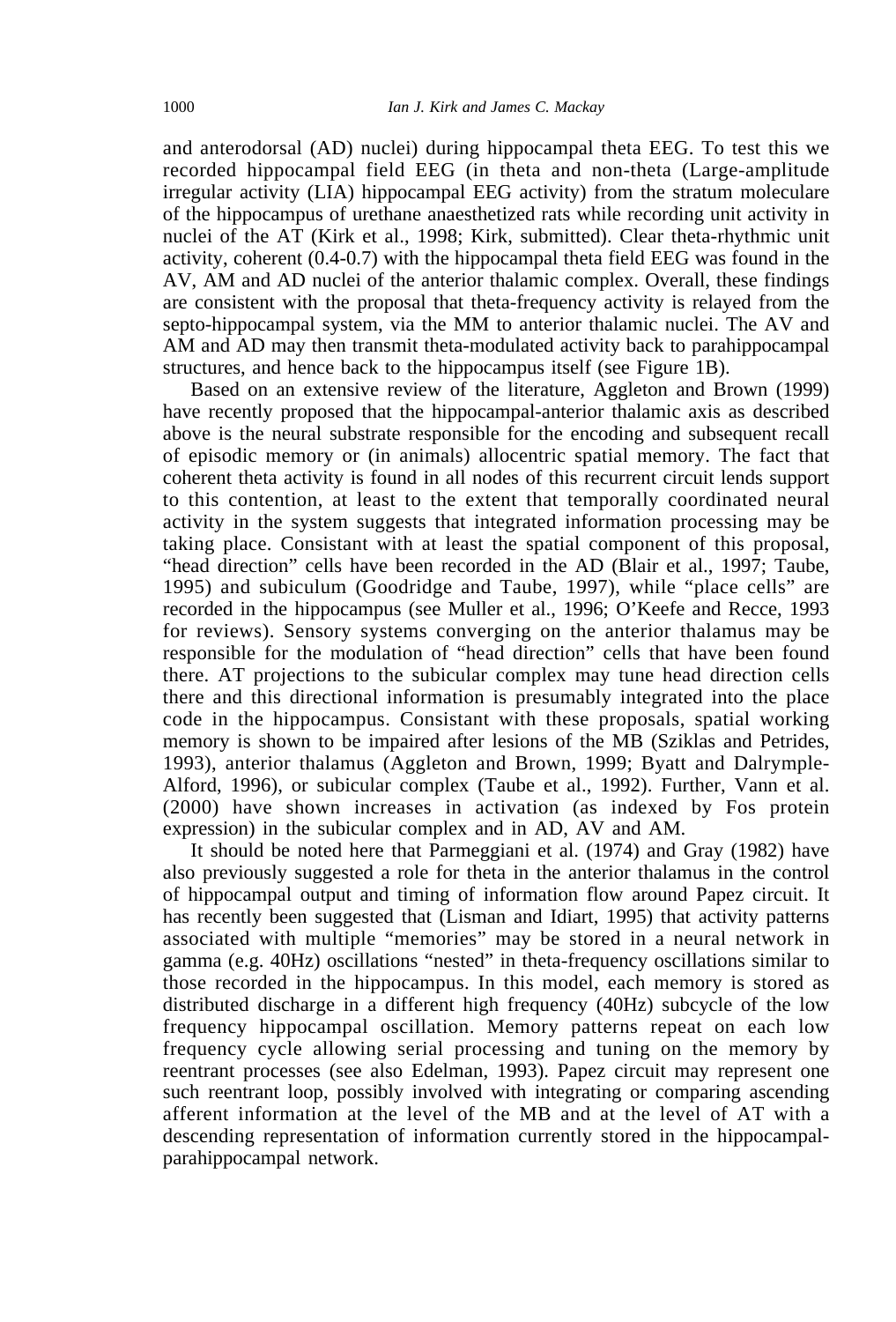An involvement of these systems is suggested for non-spatial mnemonic processes also. It has been proposed for instance, that output from various functional domains of the hippocampus map onto hypothalamic systems (including MB) mediating different classes of goal oriented behaviour (Risold and Swanson, 1996) which then map back onto particular regions of the hippocampal complex. Interactions between the activity of hippocampal, cingulate, subicular and anterior thalamic neurons have been demonstrated during avoidance conditioning in rabbits (Kubota et al., 1996) suggesting (to them) a stable mnemonic representation of the associative significance of the CS which is used as a comparator to inhibit behaviour in response to unexpected events. Finally, lesions in the MB and AT and apparently correlated mnemonic deficits are observed in Korsakoff's patients (Mair et al., 1979).

# SUM, MEDIAL DORSAL THALAMUS AND PREFRONTAL CORTEX

In addition to theta-rhythmic cells in the nuclei of the AT, we also found multi-unit activity coherent with hippocampal theta EEG in the medial dorsal nucleus of the thalamus (MD; Kirk et al., 1998; Kirk, submitted). The MD does not receive input from the mamillary bodies so is unlikely to be part of the same reentrant circuit as AV, AD and AM. However the MD is in receipt of afferent from the SuM (Vertes, 1992), so in that respect it is not surprising that thetarelated neural activity is found there. In contrast to the role of AT nuclei in episodic memory and allocentric spatial memory discussed above, Aggleton and Brown (1999) propose that the MD is part of a network involved in item recognition and familiarity judgements. Other key structures in this system are the prefrontal cortex and, in particular, the perirhinal cortex. Aggleton and Brown cite an extensive literature in defence of this position that will not be repeated here. Nevertheless, there is some debate as to how dissociable the MD-perirhinal and hippocampal-AT systems are in functional terms (e.g. Bilkey, 1999; Foster, 1999; Markowitsch, 1999) and the extent to which prefrontal cortex is part of the former (e.g. Parker, 1999). Of particular interest here is that the MD-perirhinal and hippocampo-AT systems may well be capable of independent theta generation and, on the current argument, independently co-ordinate task-related activity between nodes in their own network (see Figure 1A). It is probable though, that both item recognition and episodic processes are required in many behavioural tasks (spatial navigation for instance). Appropriate coherent theta activity across particular nodes would facilitate transfer of information between systems.

It should be noted however that independent generation of theta in the two systems has yet to be demonstrated. In the subsequent section we will describe pilot experiments that suggest that differing mnemonic tasks give rise to different scalp topographies of theta power in humans. It is possible that appropriate tasks manipulating familiarity versus episodic processes may yield different scalp topographies of theta power reflecting differential activation of the perirhinal-MD and hippocampo-AT systems. Although a very much oversimplified position (see below), based on the theta pathways illustrated in Figure 1, we might propose that frontal theta may be seen at greater power in tasks requiring familiarity judgements, for instance, and temporal theta in tasks requiring recall.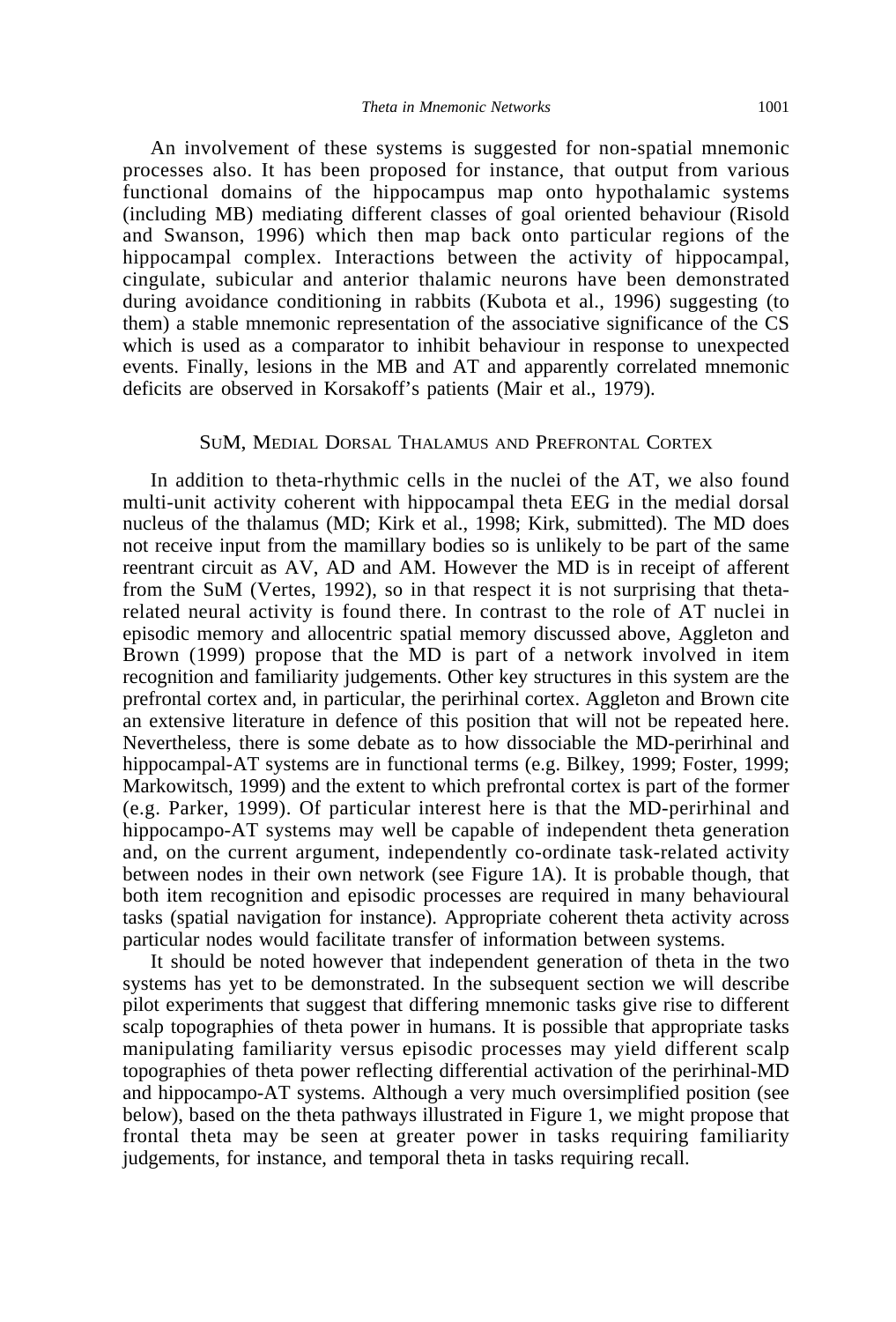## SCALP RECORDING OF CORTICAL THETA IN HUMANS

There has been uncertainty regarding the existence of memory-task dependent theta activity in humans. Theta has been regularly recorded from the frontal midline scalp electrodes, but in such a variety of tasks its significance is unclear (see Inanaga, 1998 for review). Certainly its relationship to hippocampal theta has been particularly uncertain. Klimesch and others have shown increases in power in theta-band in human scalp recorded EEG that occur selectively during the encoding of new information (Klemisch et al., 1994; Burgess and Gruzelier, 1997; see Klemisch, 1999 for review). However, with respect to spatial memory, in experimental rats, hippocampal theta is reliably elicited during exploratory and spatial memory behaviours. The first evidence that the human hippocampus was activated during similar tasks was provided in a PET study that showed intense activation of the right hippocampus while subjects performed in a previously learnt virtual 3D maze (Maguire et al., 1996). Using a similar virtual maze task theta activation has recently been recorded from intercranial electrodes in frontal and temporal regions in pre-operative epileptic patients (Kahana et al., 1998).

In pilot human EEG work in our laboratory we have used 128 channel recordings of EEG to record theta non-invasively in a spatial memory task (navigation in a virtual 3D maze) and in a test of verbal working memory (Mackay et al., 2001). If the topography of scalp recorded theta is to be at all useful to partial out the contributions of different networks in different memory tasks then we would certainly expect clear differences between tasks as disparate as the Sternberg working memory task and the performance in a spatial maze. The results of a FFT power (amplitude) map, spline-fitted to a spherical skull model are shown in Figure 2.

Theta activity, at least as defined by a clear peak in the theta range after spectral analysis, was quite widely distributed across the scalp. However, we found different distributions of maximal power theta across the frontal and left and right temporal regions of the scalp in these two tasks that suggests differentially activated neural substrates in different tasks. Here it can be seen in that different types of memory task have markedly different peak power (dark) distributions. Theta during the retention period in the Sternberg task is distributed frontally and left temporally, while that during the performance of the 3D maze is distributed frontally and right temporally. This pattern of results is in general agreement with the previous results of Kahana et al. (1998) who showed that task-related theta occurred in a greater number of sites in the right temporal lobe in a spatial maze task, of Raghavachari et al. (2001) who found a greater number of sites in the left temporal lobe in a working memory task, and that of Sarthein et al. (1998) who also found high coherence in the theta range across more right hemisphere electrodes in the retention phase of a working memory task. This probably indicates access to left hemisphere dominant linguistic processes (storage of alphanumeric characters) in the working memory task, and right hemisphere dominance in the spatial task (De Renzi, 1978; Corballis, 1991).

In this, and the Kahana et al. (1998) experiment it is unlikely that theta activity is volume conducted from the hippocampus to the surface. It is much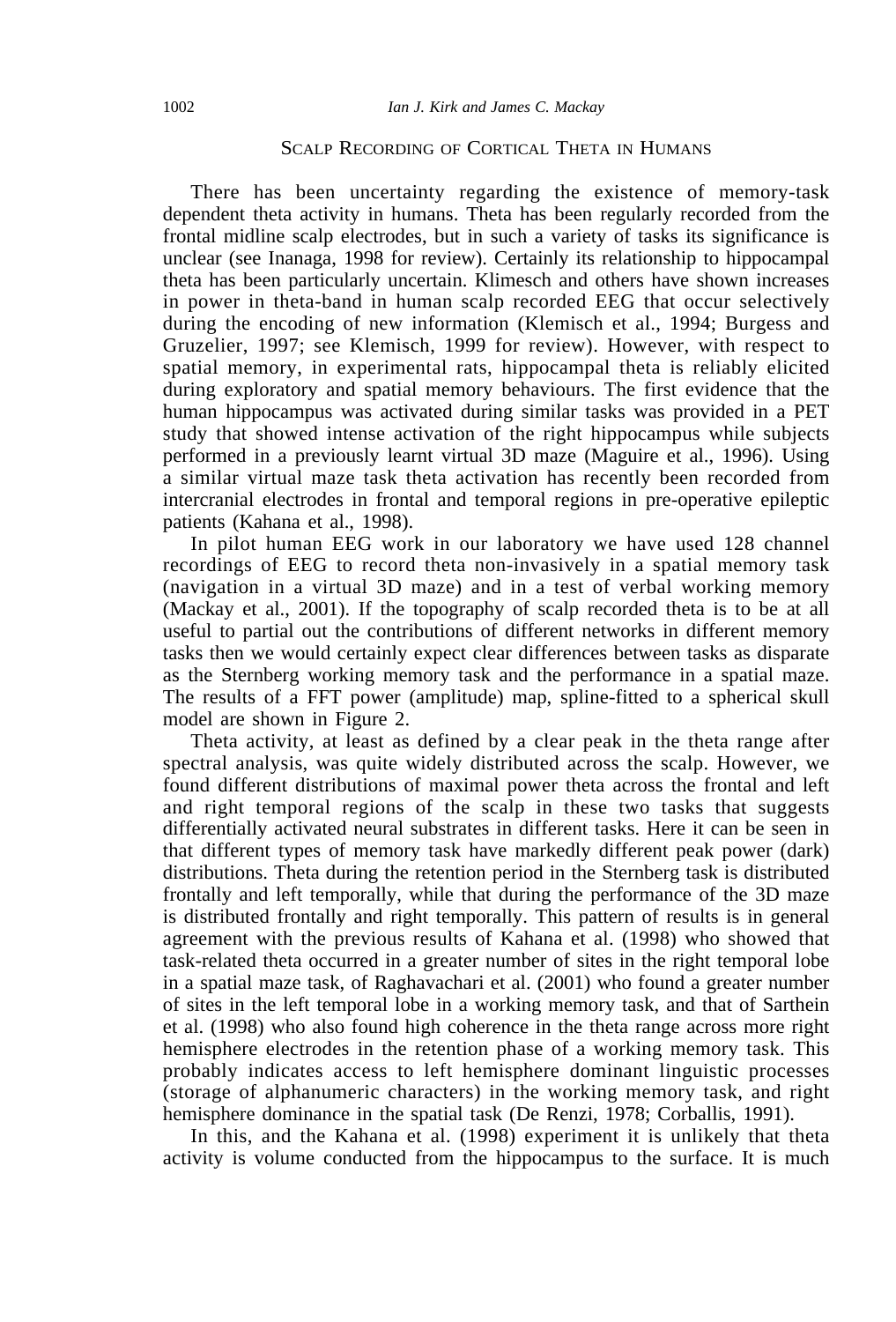

Fig. 2 – *Spherical spline interpolation (Matlab software available at http://www.cnl.salk.edu: see e.g. Makeig et al., 1999) average FFT power from 128 channel EEG for the two tasks. In each panel four perspectives of the same plot are shown. A. Theta power distribution during performance of the 3D virtual maze. Maximal power can be observed predominantly over the right temporal region and frontal regions. B. Theta power distribution during the retention interval of a Sternberg working memory task. Maximal power can be observed predominantly over the left temporal region, and also in the frontal regions*.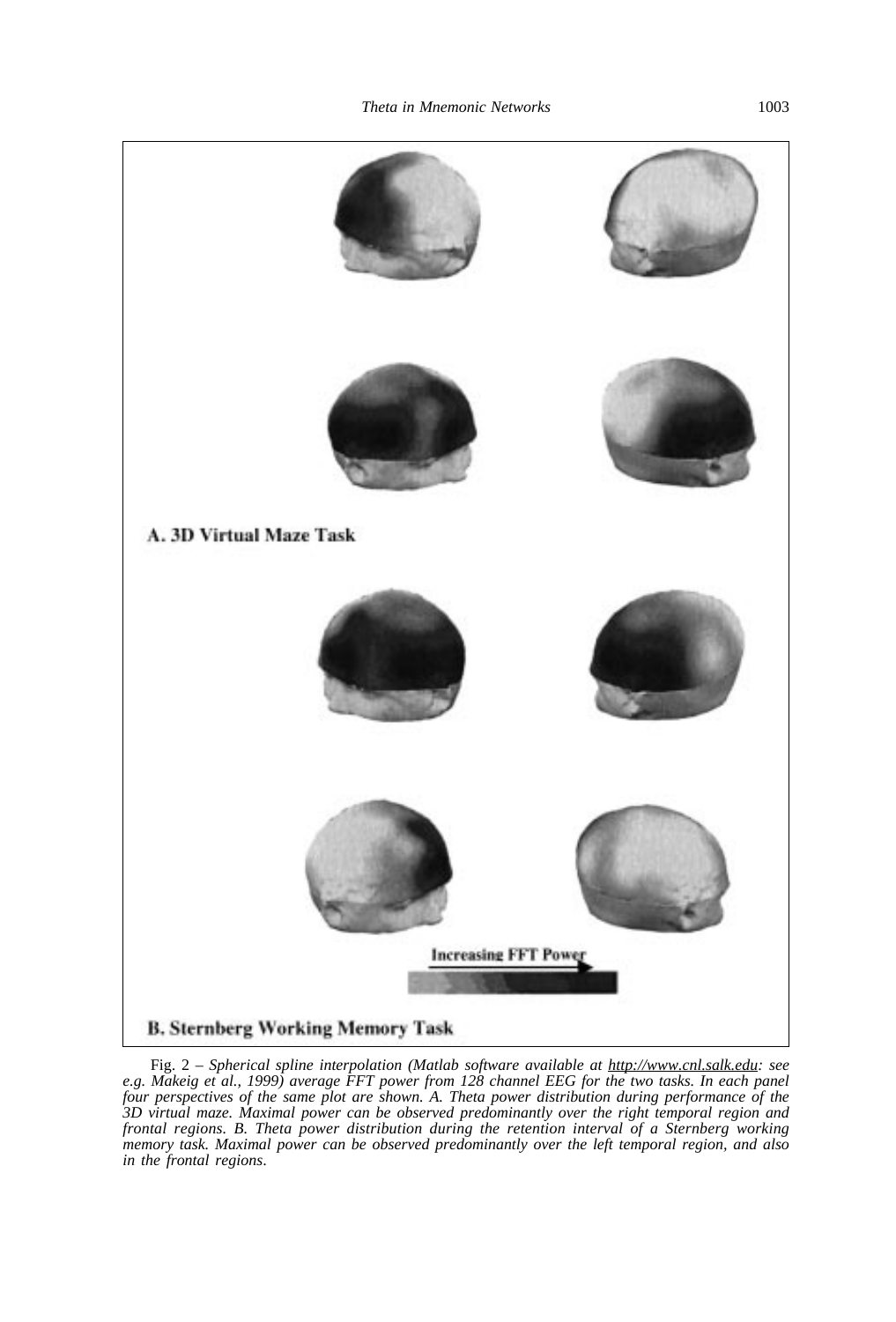more likely to be transmitted to surface cortical areas via the pathways described above and shown in Figure 1. It is generally assumed that cortico-hippocampal interactions will take place via parahippocampal structures such as the entorhinal cortex, and certainly this is the pathway proposed by Miller (1991) for thetamodulated cortico-hippocampal resonant loops. It is of note however that we (Dickson et al., 1995) observed the majority of entorhinal theta-modulated cells in layers II or III in anaesthetised rats. These layers are responsible for the input from neocortex to hippocampus (Steward and Scoville, 1976; Amaral and Witter, 1995). Very few theta-modulated cells were observed in entorhinal layers V and VI that are responsible for hippocampal output via the entorhinal cortex. Similarly, in freely-behaving rats, Chrobak and Buzsaki (1994) did not observe significant theta-modulation in output layer cells of the entorhinal cortex. On the current evidence therefore, we assume that theta in entorhinal cortex modulates cortical input to the hippocampal system, but that theta-modulated is via another route. The most likely candidate is via lateral septum and via the medial forebrain bundle to diencephalons (McLennan and Miller, 1974; 1976; Leranth et al., 1992; Witter et al., 1992).

Although we have demonstrated differential topographies of theta power in different memory tasks, these experiments were not designed to specifically address the model of Aggleton and Brown (1999), and nor do they. It is probable in fact, that in both the working memory and the spatial tasks we employed that both the MD-perirhinal and hippocampo-AT systems are activated. Further, with respect to frontal and temporal projections there is considerable overlap (at least broadly) between the two systems. Both systems (on the Aggleton and Brown view; see also Kievit and Kuypers, 1977; van Groen et al., 1995; 1999; Barbas, 2000; Ongur and Price, 2000) have projections to prefrontal and temporal cortex and as such may not be grossly separable in terms of the magnitude of cortical theta activation in temporal versus frontal regions. However, Aggleton and Brown cite evidence that prefrontal activation may not be necessary for some types of familiarity judgement, but necessary for others. Recent PET studies indicate that temporal activation is highest for novel stimuli, whereas prefrontal activation is highest for novel rearrangements of familiar stimuli (Dolan and Fletcher, 1997). Whether these observations will correlate with differential increases in theta power in temporal and prefrontal cortex remains to be seen.

Finally, and more generally, it seems likely that given differential projection topographies of AT nuclei and MD to regions within prefrontal and temporal cortex finer distinctions may be made on the basis of theta-band topographies across different mnemonic tasks. To achieve this however, more refined techniques will be necessary. Firstly, adequate spatial sampling of the EEG will be required, hence dense-array EEG will need to be recorded (see e.g. Tucker, 1993). In addition, it will probably be necessary to account for the spatial blurring effects of the skull and scalp on the electrical signal arising from even quite shallow cortical sources. Algorithms that incorporate MRI derived realistic head models and "deblur" the spatial noise due to transmission through the scalp have been developed (Gevens, 1999) and increased use of these techniques may yield spatial resolution fine enough to distinguish between different topographies of EEG activation in different mnemonic tasks within frontal and temporal areas for example.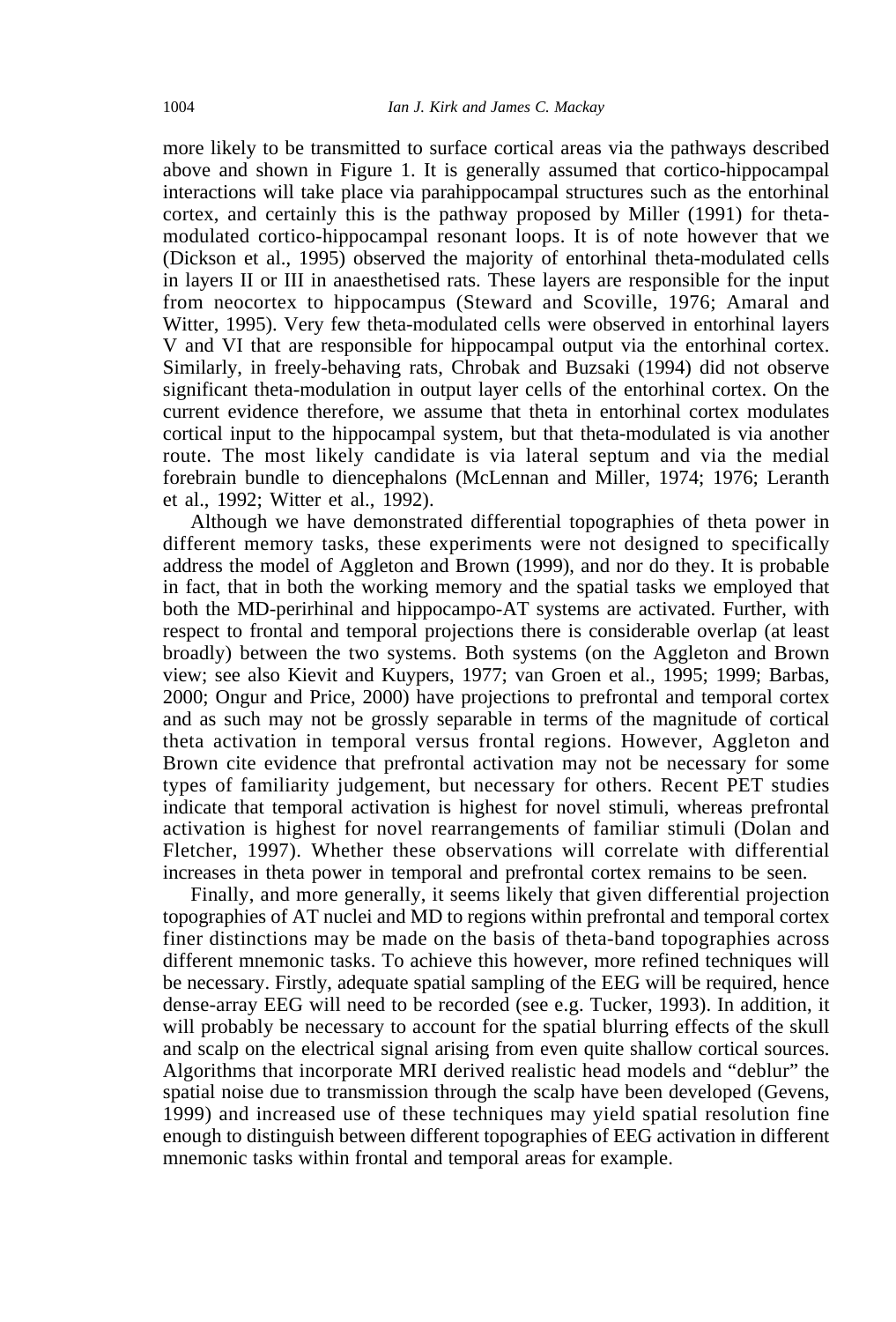*Acknowledgements*. This work was supported in part by a New Zealand Health Research Committee grant (HRC 97/90) to N. McNaughton and I.J. Kirk.

#### **REFERENCES**

- AGGLETON JP and BROWN MW. Episodic memory, amnesia, and the hippocampal-anterior thalamic axis. *Behavioral and Brain Sciences, 22:* 425-489, 1999.
- ALLEN GV and HOPKINS DA. Mammillary body in the rat: Topography and synaptology of projections from the subicular complex, prefrontal complex, and midbrain tegmentum. *Journal of Comparative Neurology*, *286:* 311-336, 1989.
- ALONSO A and LLINAS RR. Electrophysiology of the mammillary complex in vitro II. Medial mammillary neurons. *Journal of Neurophysiology, 68:* 1321-1331, 1992.
- AMARAL DG and WITTER MP. Hippocampal formation. In G Paxinos (Ed). *The Rat Nervous System (2nd Ed.)* New York: Academic Press 1995, pp. 443-494.
- AYERS JL and SELVERSTON AI. Synaptic control of an endogenous pacemaker network. *Journal of Physiology, 73:* 453-461, 1977.
- BARBAS H. Connections underlying the synthesis of cognition, memory, and emotion in primate prefrontal cortices. *Brain Research Bulletin, 52:* 319-330, 2000.
- BILKEY DK. Perirhinal cortex: Lost in space? *Behavioral and Brain Sciences, 22:* 444-445, 1999.
- BLAIR HT, LIPSCOMB BW and SHARP PE. Anticipatory time intervals of head-direction cells in the anterior thalamus of the rat: Implications for path integration in the head direction circuit. *Journal of Neurophysiology, 78:* 145-159, 1997.
- BLAND BH. The physiology and pharmacology of hippocampal formation theta rhythms. *Progress in Neurobiology, 26:* 1-54, 1986.
- BLAND BH and COLOM LV. Extrinsic and intrinsic properties underlying oscillation and synchrony in limbic cortex. *Progress in Neurobiology, 41:* 157-208, 1993.
- BLAND BH, KONOPACKI J, KIRK IJ, ODDIE SD and DICKSON CT. Discharge patterns of hippocampal thetarelated cells in the caudal diencephalon of the urethane anesthetized rat. *Journal of Neurophysiology, 74:* 322-333, 1995.
- BRAZHNIK ES, VINOGRADOVA OS and KARANOV AM. Frequency modulation of neuronal theta-bursts in rabbit's septum by low frequency repetitive stimulation of the afferent pathways. *Neuroscience, 14:* 501-508, 1985.
- BRAZHNIK ES and VINOGRADOVA OS. Control of the neuronal rhythmic bursts in the septal pacemaker of the theta-rhythm: Effects of anaesthetic and anticholinergic drugs. *Brain Research, 380:* 94-106, 1986.
- BRAZHNIK ES and VINOGRADOVA OS. Modulation of the afferent input to the septal neurons by Cholinergic *Drugs. Brain Research, 451:* 1-12, 1988.
- BURGESS A and GRUZELIER JH. Short duration synchronization of human theta rhythm during recognition memory. *Neuroreport, 8:* 1039-1042, 1997.
- BUZSAKI G. The hippocampal-neocortical dialogue. *Cerebral Cortex, 6:* 81-92, 1996.
- BUZSAKI G and CHROBAK JJ. Temporal structure in spatially organized neuronal ensembles: A role for interneuronal networks. *Current Opinion in Neurobiology, 5:* 504-510, 1995.
- BYATT G and DALRYMPLE-ALFORD JC. Both anteromedial and anteroventral thalamic lesions impair radial-maze learning in rats. *Behavioral Neuroscience, 110*: 1335-1348, 1996.
- CHROBAK JJ and BUZSAKI G. Selective activation of deep layer retrohippocampal neurones during hippocampal sharp waves. *Journal of Neuroscience, 14:* 6160-6170, 1994.
- CORBALLIS MC. *The Lopsided Ape*. New York, Oxford University Press. 1991.
- DENHAM MJ and BORISYUK RM. A model of theta rhythm production in the septo-hippocampal system and its modulation by ascending brainstem pathways. *Hippocampus, 10*: 698-716, 2000.
- DE RENZI E. Hemispheric asymmetry as evidenced by spatial disorders. In M Kinsbourne (Ed), *Assymetrical Function of the Human Brain*. New York: Cambridge Universsity Press, 1978, pp. 49- 85.
- DICKSON CT, KIRK IJ, ODDIE SD and BLAND BH. Classification of theta-related cells in the entorhinal cortex: Cell discharges are controlled by the ascending brainstem synchronizing pathway in parallel with hippocampal theta-related cells. *Hippocampus, 5:* 320-328, 1995.
- DOLAN RJ and FLETCHER PC. Dissociating prefrontal and hippocampal function in episodic memory encoding. *Nature, 388:* 582-587, 1997.
- DUTAR P, RASCOL O and LAMOUR Y. Rhythmical bursting activity and GABAergic mechanisms in the medial septum of normal and pertussis toxin-pretreated rats. *Experimental Brain Research, 77:* 374- 380, 1989.
- EDELMAN GM. Neural Darwinism: Selection and reentrant signaling in higher brain function. *Neuron, 10:* 115-125, 1993.
- FARRIS PD and SAINSBURY RS. The role of the pontis oralis in the generation of RSA activity in the hippocampus of the Guinea pig. *Physiology and Behavior, 47:* 1193-1199, 1990.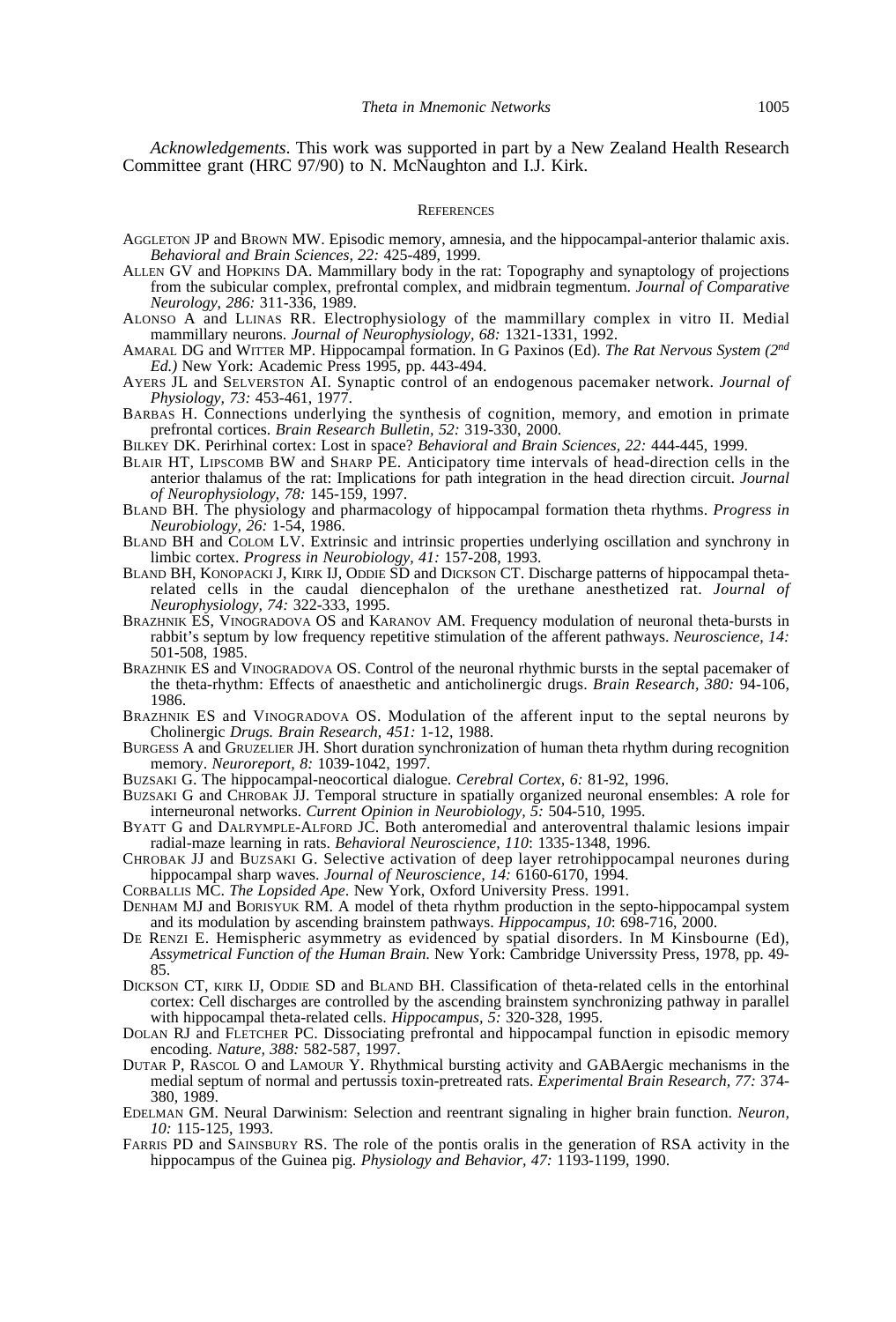- FOSTER JK. Hippocampus, recognition and recall: A new twist on some old data. *Behavioral and Brain Sciences, 22:* 449-450, 1999.
- GEVINS A. Electroencephalographic imaging of higher brain function. *Philisophical Transactions of the Royal Society of London, B. 354:* 1125-1134, 1999.
- GOODRIDGE JP and TAUBE JS. Interaction between the postsubiculum and anterior thalamus in the generation of head direction cell activity. *Journal of Neuroscience, 17*: 9315-9330, 1997.
- GRAY CM. Synchronous oscillations in neuronal systems: Mechanisms and functions. Computational *Neuroscience, 1:* 11-38, 1994.
- GRAY JA. *The Neuropsychology of Anxiety.* Oxford: Oxford University Press, 1982.
- GRAY J and MCNAUGHTON N. *The Neurobiology of Anxiety (2nd Ed.)* Oxford: Oxford University Press, 2000.
- HOPFIELD JJ. Pattern recognition computation using action potential timing for stimulus representation. *Nature, 376:* 33-36, 1995.
- INANAGA K. Frontal midline theta rhythm and mental activity. *Psychiatry and Clinical Neurosciences, 52:* 555-66, 1998.
- JAMES DTD, MCNAUGHTON N, RAWLINS JNP, FELDON J and GRAY JA. Septal driving of hippocampal theta rhythm as a function of frequency in the free-moving male rat. *Neuroscience, 2:* 1007-1017, 1977.
- JUNG MW and MCNAUGHTON BL. Spatial selectivity of unit activity in the hippocampal granule layer. *Hippocampus, 3:* 165-182, 1993.
- KAHANA MJ, SEKULER R, KAPLAN JB, KIRSCHEN M, MADSEN JR and LISMAN JE. Human theta oscillations exhibit task dependence during virtual maze navigation. *Nature, 399:* 781-784, 1999.
- KIEVIT J and KUYPERS HGJM. Organization of the thalamo-cortical connections to the frontal lobe of the rhesus monkey. *Experimental Brain Research, 29:* 299-322, 1977.
- KIRK IJ. Supramammillary neural discharge patterns and hippocampal EEG. *Brain Research Bulletin, 42:* 23-26, 1997.
- KIRK IJ. Frequency modulation of hippocampal theta by the supramammillary nucleus, and other hypothalamo-hippocampal interactions: Mechanisms and functional implications. *Neuroscience and Biobehavioral Reviews, 22:* 291-302, 1998.
- KIRK IJ, ALBO Z and VERTES RP. Theta-rhythmic neuronal activity in anterior thalamic neuclei of the rat. *Society for Neuroscience Abstracts, 23:* 489, 1997.
- KIRK IJ and MCNAUGHTON N. Supramamillary cell firing and hippocampal rhythmical slow activity. *Neuroreport, 2:* 723-725, 1991.
- KIRK IJ and MCNAUGHTON N. Mapping the differential effects of procaine on the frequency and amplitude of reticularly elicited rhythmical slow activity. *Hippocampus, 3:* 517-526, 1993.
- KIRK IJ, ODDIE SD, KONOPACKI J and BLAND BH. Evidence for differential control of posterior hypothalamic, supramammillary, and medial mammillary theta-related cellular discharge by ascending and descending pathways. *Journal of Neuroscience, 16:* 5547-5554, 1996.
- KLEMM WR. Hippocampal EEG and information processing: A special role for theta rhythm. *Progress in Neurobiology, 7:* 197-214, 1976.
- KLIMESCH W. Memory processes, brain oscillations and EEG synchronization. *International Journal of Psychophysiology, 24:* 61-100, 1996.
- KLIMESCH W, SCHIMKE H and SCHWAIGER J. Episodic and semantic memory: An analysis in the EEG theta and alpha band. *Electroencephalography and Clinical Neurophysiology, 91:* 428-441, 1994.
- KLIMESCJ W. EEG alpha and theta oscillations reflect cognitive and memory performance: A review and analysis. *Brain Research Reviews, 29:* 169-195, 1999.
- KOCSIS B and VERTES RP. Characterization of neurons in the supramammillary nucleus and mammillary body that discharge rhythmically with the hippocampal theta rhythm in the rat. *Journal of Neuroscience, 14:* 7040-7052, 1994.
- KUBOTA Y, WOLSKE M, POREMBA A, KANG E and GABRIEL M. Stimulus-related and movement-related single-unit activity inrabbit cingulate cortex and limbic thalamus during performance of discriminative avoidance behavior. *Brain Research, 721:* 22-38, 1996.
- LAMOUR Y, DUTAR P and JOBERT A. Septo-hippocampal and other medial septum-diagonal band neurons: Electrophysiological and pharmacological properties. *Brain Research, 309:* 227-239, 1984.
- LERANTH C, DELLER T and BUZSAKI G. Intraseptal connections redefined: Lack of lateral septum to medial septum path. *Brain Research, 583:* 1-11, 1992.
- LISMAN JE and IDIART MAP. Storage of 7+/–2 short term memories in oscillatory subcycles. *Science, 267:* 1512-1515, 1995.
- LLINÀS RR and ALONSO A. Electrophysiology of the mammillary complex in vitro I. Tuberomammillary and lateral medial mammillary neurons. *Journal of Neurophysiology, 68:* 1307-1320, 1992.
- MACKAY JC, KIRK IJ, HAMM JP and JOHNSON BW. Human theta oscillations in virtual maze navigation and sternberg tasks. *International Journal of Neuroscience, 109:* 179-225, 2001.
- MAGUIRE EA, FRACKOWIAK SJ and FRITH CD. Learning to find your way: A role for the human hippocampal formation. *Proceedings of the Royal Society of London, B 263:* 1745-1750, 1996.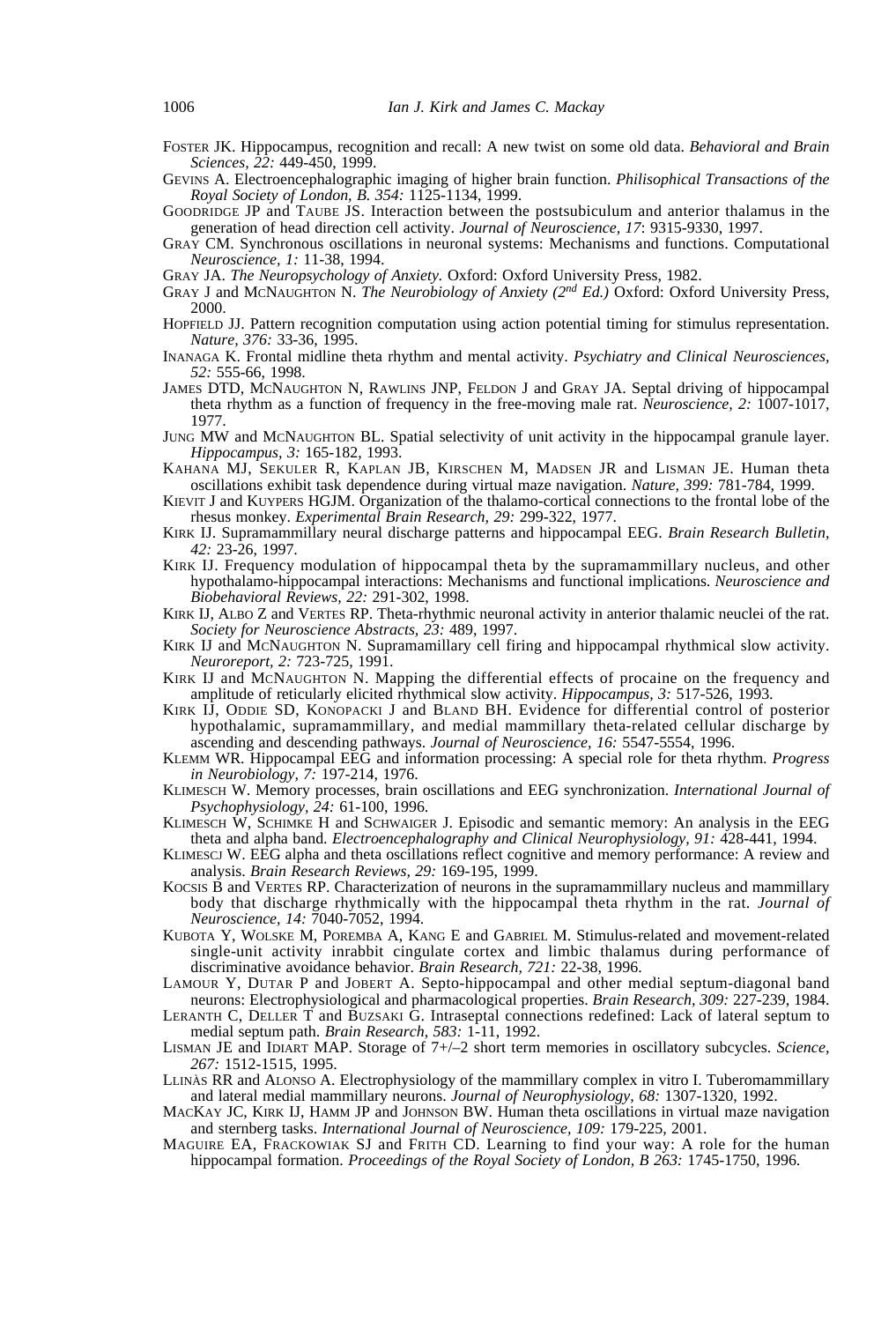- MAIR WGP, WARRINGTON EK and WEISKRANTZ L. Memory disorder in Korsakoff's psychosis: A neuropathalogical and neuropsychological investigation of two cases. *Brain, 102:* 749-783, 1979.
- MAKEIG S, WESTERFIELD M, JUNG T-P, COVINGTON J, TOWNSEND J, SEJNOWSKI TJ and COURCHESNE E. Functionally independent components of the late positive event-related potential during visual spatial attention. *Journal of Neuroscience, 19:* 2665-2680, 1999.
- MARKOWITSCJ HJ. Gestalt view of the limbic system and the Papez circuit another approach to unity and diversity of brain structures and functions. *Behavioral and Brain Sciences, 22:* 459-460, 1999.
- MCLENNAN H and MILLER JJ. The hippocampal control of neuronal discharges in the septum of the rat. *Journal of Physiology (London) 237:* 607-624, 1974.
- MCLENNAN H and MILLER JJ. Frequency-related inhibitory mechanisms controlling rhythmical activity in the septal area. *Journal of Physiology (London) 254:* 827-841, 1976.
- MCNAUGHTON N, LOGAN B, PANICKAR KS, KIRK IJ, PAN W-X, BROWN NT and HEENAN A. Contribution of synapses in the medial supramammillary nucleus to the frequency of hippocampal theta rhythm in freely moving rats. *Hippocampus, 5:* 534-545, 1996.
- MCNAUGHTON N and MORRIS RGM. Chlordiazepoxide, an anxiolytic benzodiazepine, impairs place navigation in rats. *Behavioral Brain Research, 24:* 39-46, 1987.
- MIGNARD M, BENTZINGER D, BENDER N and GABRIEL M. Type I and type II theta-like unit activity in structures of the Papez circuit during differential avoidance conditioning in rabbits. *Society for Neuroscience Abstracts, 13:* 305, 1987.
- MILLER R. Cortico-hippocampal interplay: Self organizing phase-locked loops for indexing memory. *Psychobiology, 17:* 115-128, 1989.
- MILLER R. Cortico-Hippocampal Interplay and the Representation of Contexts in the Brain. Berlin: Springer-Verlag, 1991.
- MULLER RU, RANK JB and TAUBE JS. Head direction cells: Properties and functional significance. *Current Opinion in Neurobiology, 6:* 196-206, 1996.
- NUNEZ PL. Neocortical dynamics and human EEG rhythms. New York: Oxford University Press, 1995.
- O'KEEFE J and NADEL L. The Hippocampus as a Cognitive Map. Oxford: Oxford University Press, 1978. O'KEEFE J and RECCE ML. Phase relationship between hippocampal place units and the EEG theta rhythm. *Hippocampus, 3:* 317-330, 1993.
- ONGUR D and PRICE JL. The organization of networks within the orbital and medial frontal cortex of rats monkeys and humans. *Cerebral Cortex, 10:* 206-219, 2000.
- PARKER A. Memory systems, frontal cortex and the hippocampal axis. *Behavioral and Brain Sciences, 22:* 464-465, 1999.
- PARMEGGIANI PL, LENZI PL and AZZARONI A. Transfer of hippocampal output by the anterior thalamic nuclei. *Brain Research, 67:* 269-278, 1974.
- PAPEZ JW. A proposed mechanism of emotion. *Archives of Neurological Psychiatry, 38:* 725-743, 1937. PETSCHE H, STUMPF CH and GOGOLAK G. The significance of the rabbit's septum as a relay station between the midbrain and hippocampus. I. The control of hippocampal arousal activity by the septum cells. *Electroencephalography and Clinical Neurophysiology, 14:* 202-211, 1962.
- PETSCHE H, GOGOLAK G and VAN ZWEITEN PA. Rhythmicity of septal cell discharges at various levels of reticular excitation. *Electroencephalography and Clinical Neurophysiology, 19:* 25-33, 1965.
- RAGHAVACHARI S, KAHANA MJ, RIZZUTO DS, CAPLAN JB, KIRSCHEN MP, BOURGEOIS B, MADSEN JR and LISMAN JE. Gating of human theta oscillations by a working memory task. *Journal of Neuroscience, 21:* 3175-3183, 2001.
- RANCK JB Jr. Studies on single neurons in dorsal hippocampal formation and septum in unrestrained rats. I. Behavioral correlates and firing repertoires. *Experimental Neurology, 42:* 461-531, 1973.
- RINZEL J and ERMENTROUT GB. Analysis of neural excitability and oscillations. In C Koch, I Segev (Eds), *Methods in Neuronal Modelling*. Cambridge: MIT Press, 1989, pp. 150-166.
- RISOLD PY and SWANSON LW. Structural evidence for functional domains in the rat hippocampus. *Science, 272:* 1484-6, 1996.
- SARNTHEIN, J, PETSCHE H, RAPPELSBERGER P, SHAW GL and VON STEIN A. Synchronization between prefrontal and posterior association cortex during human working working memory. *Proceedings of the National Academy of Science, 95:* 7092-7096, 1998.
- SINGER W. Time as coding space in neocortical processing: A hypothesis. In G Buzsáki, RR Llinás, W Singer, A Berthoz, Y Christen (Eds), *Temporal Coding in the Brain*. Berlin: Springer-Verlag, 1994, pp. 51-79.
- SKAGGS WE and MCNAUGHTON BL. Replay of neuronal firing sequences in rat hippocampus during sleep following spatial experience. *Science, 271:* 1870-1873, 1996.
- STEWARD O and SCOVILLE SA. Cells of origin of entorhinal cortical afferents to the hippocampus and facia dentata of the rat. *Journal of Comparative Neurology, 169:* 347-370, 1976.
- STEWART M and FOX SE. Do septal neurons pace the hippocampal theta rhythm? *Trends in Neuroscience, 13:* 163-168, 1990.
- STUMPF CH, PETSCHE H and Gogolak G. The significance of the rabbit's septum as a relay station between the midbrain and the hippocampus. II. The differential influence of drugs upon both the